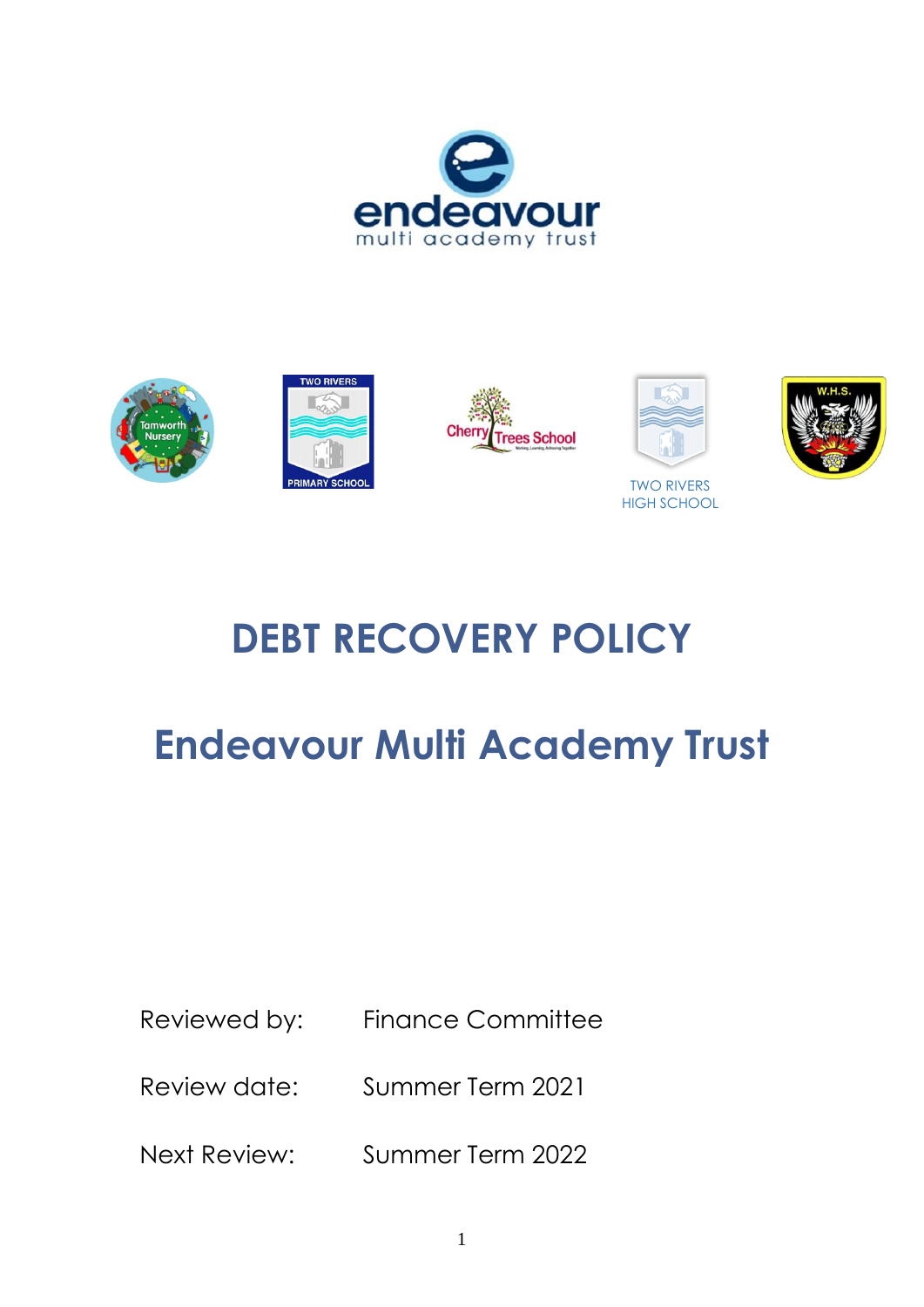## **Introduction**

The schools' Local Governing Board has a responsibility to have a Debt Recovery Policy which ensures that appropriate procedures are in place to enable the school to receive all income to which it is entitled.

## **Sales Invoices**

Sales invoices are to be raised on a timely basis, as soon as possible once the goods or service has been provided to the customer. All invoices are raised with payment terms of 30 days.

Statements will be issued by schools once the debt becomes overdue.

Schools will contact customers to determine if any queries or issues exist with the debt if this remains unpaid after seven days of issuing the statement.

# **Out of County invoicing to Local Authorities**

For Out of County invoicing to Local Authorities for pupil and place funding, where possible these should be issued monthly or termly in advance.

## **Aims and Objectives**

- To ensure that the Local Governing Board complies with the Endeavour Multi Academy Trust Financial Regulations.
- To protect the delegated school budget.
- To apply this policy consistently to ensure debt is dealt with in a timely manner.
- To ensure further goods or services are not supplied to parents/carers or customers who have not paid for items already received or used.

# **The Debt Recovery Process**

Endeavour Multi Academy Trust has their own procedures in place which are used to collect income. An official invoice will be raised on the PSF finance system.

- Invoice raised with payment terms of 30 days
- A reminder is sent seven days after the 30 days has expired.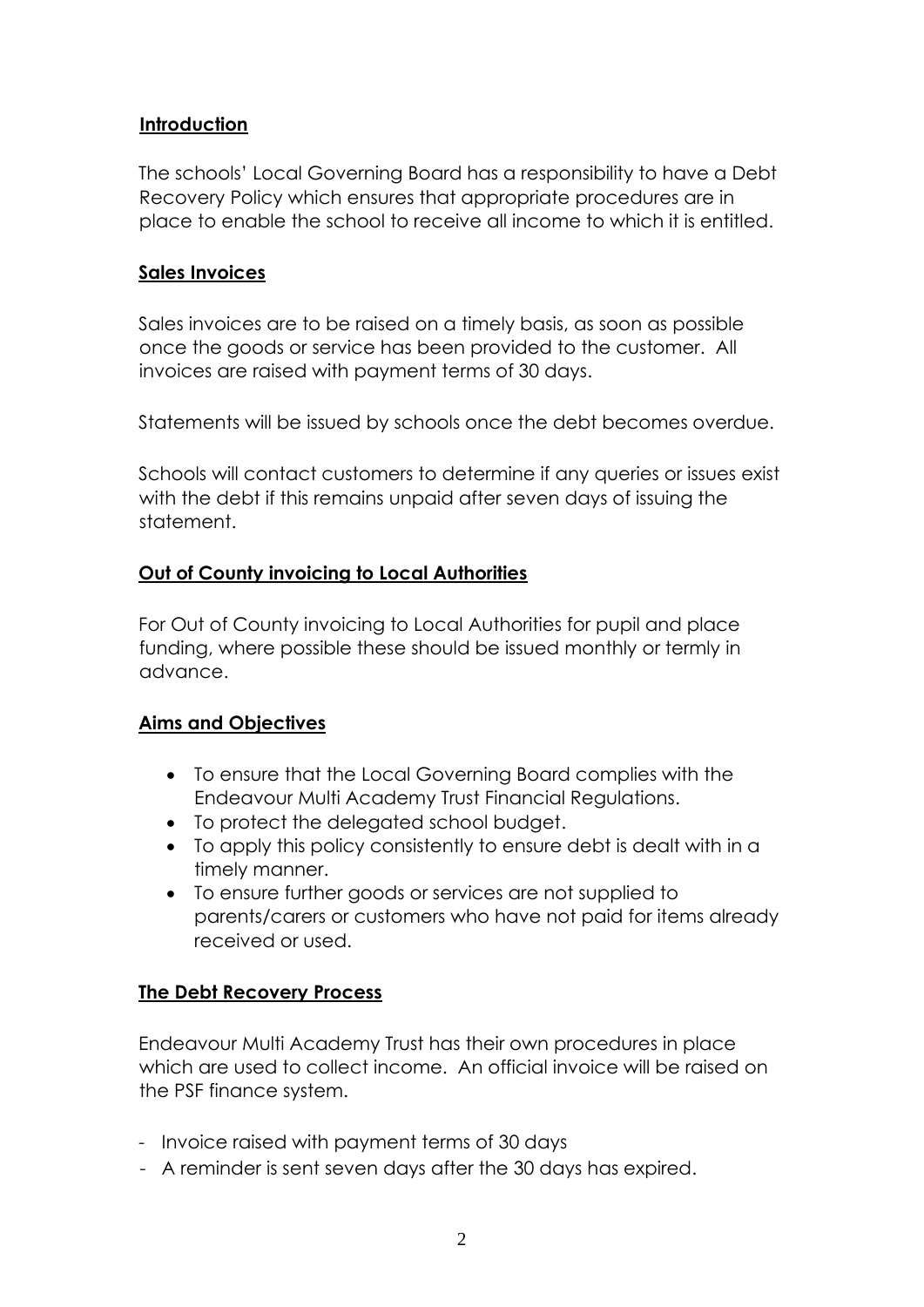- A final notice is issued before the school can request the Debt Recovery Officer to contact the parent/carer/customer at their home/business address (minimum value £150) or the matter referred onto the courts (minimum value £250).

### **Dinner Money**

Payment for school meals should be paid in advance and clearly marked in a sealed envelope with the child's name, class and amount and given in at the School Office.

The School Office will reconcile each week the payments received to the meals ordered and any discrepancy will in the first instance result in a telephone call to the parent/carer to request payment. Any parent/carer that has not made payment by the end of the second week will be sent a letter requesting immediate payment. A second letter will then be sent out followed by an invoice raised by the school.

If payment is still not received within five school days, then the parent/carer will be informed that further action will be taken to recover the debt.

Governors have decided on the following policy regarding unpaid meals:

A basic meal (sandwich) only will be provided to pupils where the parent has not paid up to arrears of £33.00 then no further meals will be served.

At Two Rivers, payment in advance is made electronically via the school's online payment system.

#### **Board and Lodging on Residential Visits**

The board and lodging element of a residential visit can be charged to parents/carers and they are notified of the cost in advance and are given to opportunity to pay in instalments should they wish.

Payment must be made in full before the departure date or the child will not be allowed to attend.